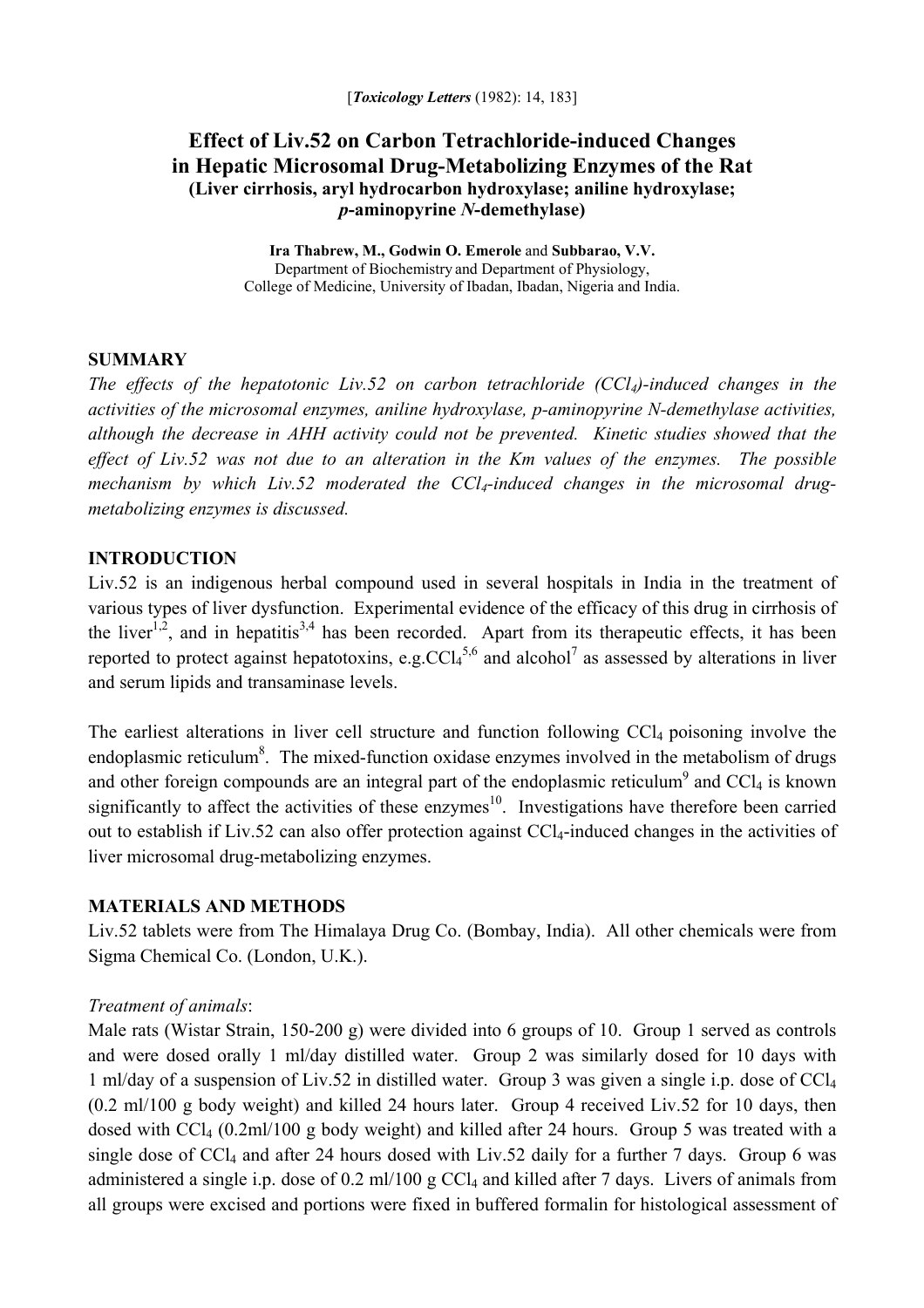hepatic damage. The remaining portions of liver were used to prepare microsomes by the method of Kamath *et al*. 11 for enzyme determinations.

Groups 5 and 6 were killed after 7 days because liver damage, induced by a single dose of  $\text{CCl}_4$  is completely repaired in 5-7 days $^{10}$ .

*Composition of Liv.52* 

Each ml of Liv.52 contained:

| Capparis spinosa     | 34 mg           |
|----------------------|-----------------|
| Cichorium intybus    | 34 mg           |
| Solanum nigrum       | $16 \text{ mg}$ |
| Cassia occidentalis  | 8 <sub>mg</sub> |
| Terminalia arjuna    | $16 \text{ mg}$ |
| Achillea millefolium | 8 <sub>mg</sub> |
| Tamarix gallica      | 8 <sub>mg</sub> |

#### *Enzyme assays*:

Aniline hydroxylase activity was determined by measuring the amount of p-aminophenol formed from aniline hydrochloride by the method of Schenkman *et al.*<sup>12</sup>  *p*-Aminopyrine *N*-demethylase activity was assayed by the method of LaDu *et al*. 13 Estimation of the amount of formaldehyde formed during *N*-demethylation of aminopyrine was carried out by the method of  $Nash^{14}$ . AHH activity was assayed by measuring the fluorescence due to the hydroxylated metabolites formed during the oxidation of 3,4-benzo (a) pyrene by the method of Nebert<sup>15</sup>. Microsomal protein was estimated by the method of Lowry *et al.*<sup>16</sup>

#### **RESULTS AND DISCUSSION**

The effects of  $CCl<sub>4</sub>$  and Liv.52 on the activities of the hepatic microsomal enzymes, aniline hydroxylase, *p*-aminopyrine *N*-demethylase and AHH are shown in Figs.1, 2 and 3 respectively.

In agreement with results obtained earlier<sup>10</sup> the present study revealed a significant reduction in the microsomal enzymes, aniline hydroxylase and *p*-aminopyrine *N*-demethylase, and also of 3,4-benzo (a) pyrene hydroxylase, within 24 hours of exposure of rats to a single sub-lethal dose (0.2 ml/100 g) CCl4. Results obtained in this study suggest that pre-treatment with the hepatotonic Liv.52 for 10 days prior to the challenge with  $CCl<sub>4</sub>$  could moderate to a considerable extent, the reduction in aniline hydroxylase (Fig.1) and aminopyrine *N*-demethylase (Fig.2) activities resulting from the administration of CCl<sub>4</sub> alone. The percentage reduction in aminopyrine *N*-demethylase and aniline hydroxylase activities by  $\text{CCl}_4$  in the control rats was 25.6% and 66.1% respectively, while the

Fig. 1: Effect of CCl<sub>4</sub> and Liv.52 on microsomal aniline hydroxylase activity. Group I, control: Group 2, Liv.52 treated (1 ml/day) for 10 days; Group 3, 24 hours after CCl4 administration  $(0.2 \text{ ml}/100 \text{ g})$ ; Group 4, 24 hours after  $CCl_4$  administration to some Group 2 animals; Group 5, 7 days after  $CCl_4$  treatment; Group 6, single dose  $CCl_4$  + Liv.52 for 7 days. Results are expressed as mean values of 10 rats  $\pm$  standard errors. The significance of the differences between the groups was verified by Student's *t*-test;  $p<0.001$  was obtained in all cases.

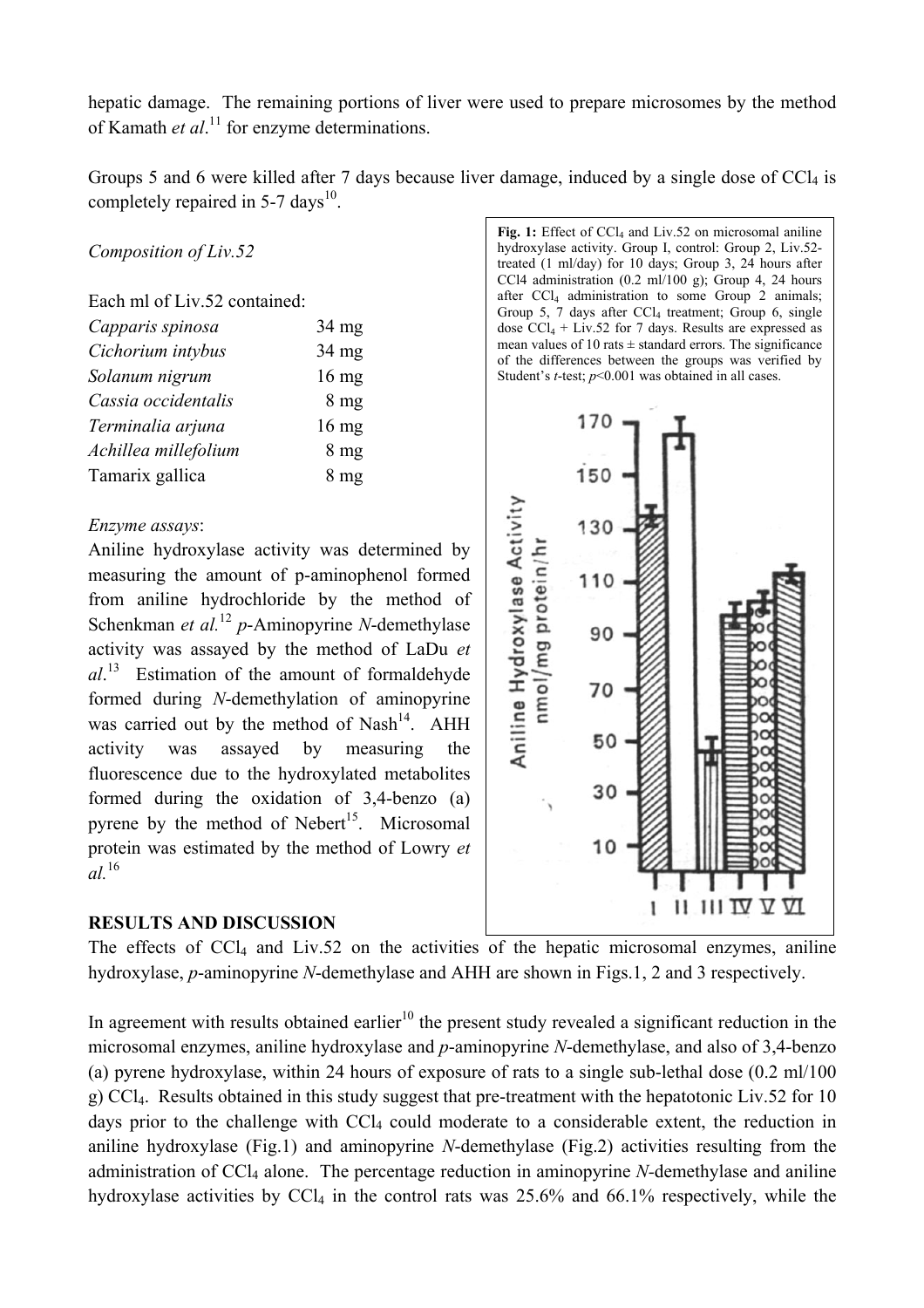percentage reduction was 19.5% and 41.22% respectively, in Liv.52 treated rats. The apparent absence of any significant effect by Liv.52 with regard to the p-aminopyrine *N*-demethylase activity (see Fig.2) might have been influenced by the inductive effect of Liv.52 alone. The CCl<sub>4</sub>-mediated decrease in 3,4 benzo (a) pyrene hydroxylase activity could not be prevented by 24 hours after exposure to CCl<sub>4</sub> also resulted in a faster recovery of enzyme activity (Figs.1 and 2).

The effects of Liv.52 on the kinetic properties of the microsomal enzymes, *p*-aminopyrine *N*-demethyolase and aniline hydroxylase, are seen in Fig.4. The fact that Km values for these enzymes in control and Liv.52-treated animals are the same, suggests that the Liv.52 mediated improvement in hydroxylase and demethylase activities was not due to an alteration in the affinity of the enzymes for their respective substrates.



Histopathological examination showed that livers of rats challenged with CCl<sub>4</sub> alone showed centrilobular necrosis with mononuclear infiltration in the portal area, fatty deposition and loss of cell boundaries. In animals pre-treated with  $Liv.52$  and subsequently given  $CCl<sub>4</sub>$ , there was no noticeable hepatocellular necrosis or mononuclear infiltration and the reticulum framework was well retained. Livers of rats treated with Liv.52 for 7 days, subsequent to treatment with  $\text{CC}l_4$  also showed a well preserved architecture in comparison with livers from animals killed 7 days after exposure to a single dose of CCl4.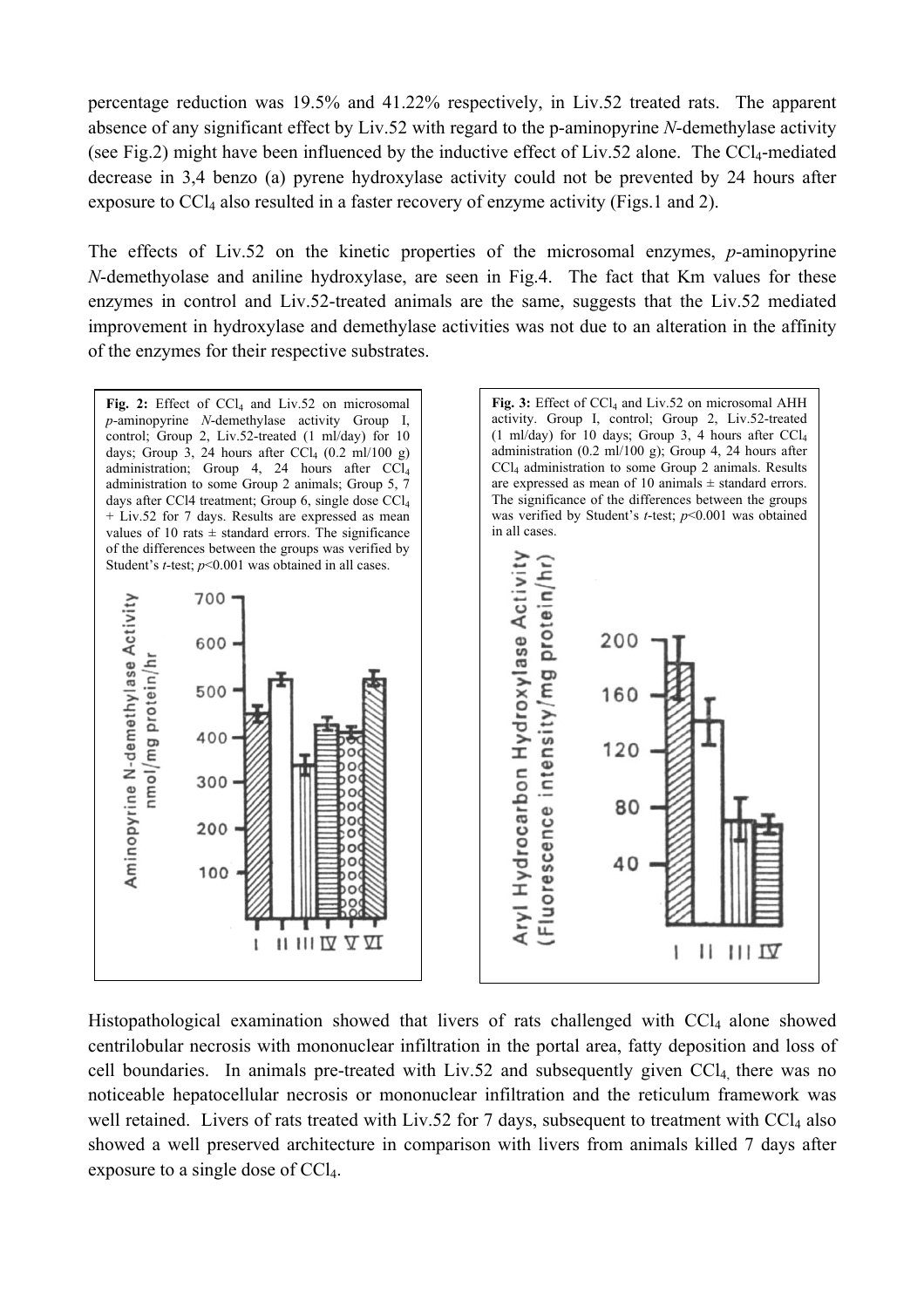It has been established that one of the principal causes of  $CCl_4$ -induced liver injury is lipid peroxidation by the free radical derivates of  $CCl<sub>4</sub><sup>17</sup>$ . Hence it is not surprising that many compounds cited in the literature as being protective agents against CCl4-induced liver injury, exert their action by impairment of  $CCl<sub>4</sub>$ - mediated lipid peroxidation, through (a) a decreased production of  $CCl<sub>4</sub>$ free radical derivatives<sup>18,19</sup>, or (b) due to the antioxidant activity of the protective agent itself<sup>20</sup>.

Liv.52 can also exert protection against  $CCL$ . induced changes in microsomal functions by alterations in membrane lipid composition and lipid peroxidation, as is suggested by the observations of Saxena *et al*. 21 However, in the present investigation Liv.52 even when given subsequent to  $CCl<sub>4</sub>$  administration can produce a more rapid recovery of microsomal enzyme activities when compared with those exposed to CCl4 only, indicating that the protective action of Liv.52 may not simply be due to antioxidant to that involved in the protective action of cysteine<sup>22</sup>. It is thought that the protective action of cysteine against CCl4–induced necrosis is not due to interference with the initial stages of either activation or lipid peroxidation, but to the possible prevention by cysteine of the irreversible binding of CCl4 to some important cellular protein. In this respect, Liv.52 may also condition the hepatic ells to cause accelerated regeneration by virtue of which the decrease in activity of membrane-bound enzymes would be prevented.





The reason why Liv.52 does not offer protection against CCl<sub>4</sub>-induced decrease in AHH activity is not clear. It is possible that apart from its general effects on the components of the endoplasmic reticulum, CCl<sub>4</sub> may also have a selective effect on the AHH molecule, which cannot be reversed by pre-treatment with Liv.52.

#### **REFERENCES**

- 1. Mukherji, A.B. and Dasgupta, M., "Treatment of viral hepatitis by an indigenous drug, Liv.52", *Ind. Practit.* (1970): 6, 357.
- 2. Mehrotra, M.P. and Tandon, S., "A clinico-biochemical trial in hepatic cirrhosis", *Curr. Med. Pract.* (1973): 4, 185.
- 3. Sharma, N.L., Lahori, U.C. and Mehta, S.K. "Studies on Liv.52 in hepatic disorders: (I) Viral hepatitis", *Probe* (1974): 1, 54.
- 4. Mallik, K.K. and Pal, M.B., "Role of Liv.52 in hepatitis and cirrhosis of the liver", *Probe*  (1979): 8, 249.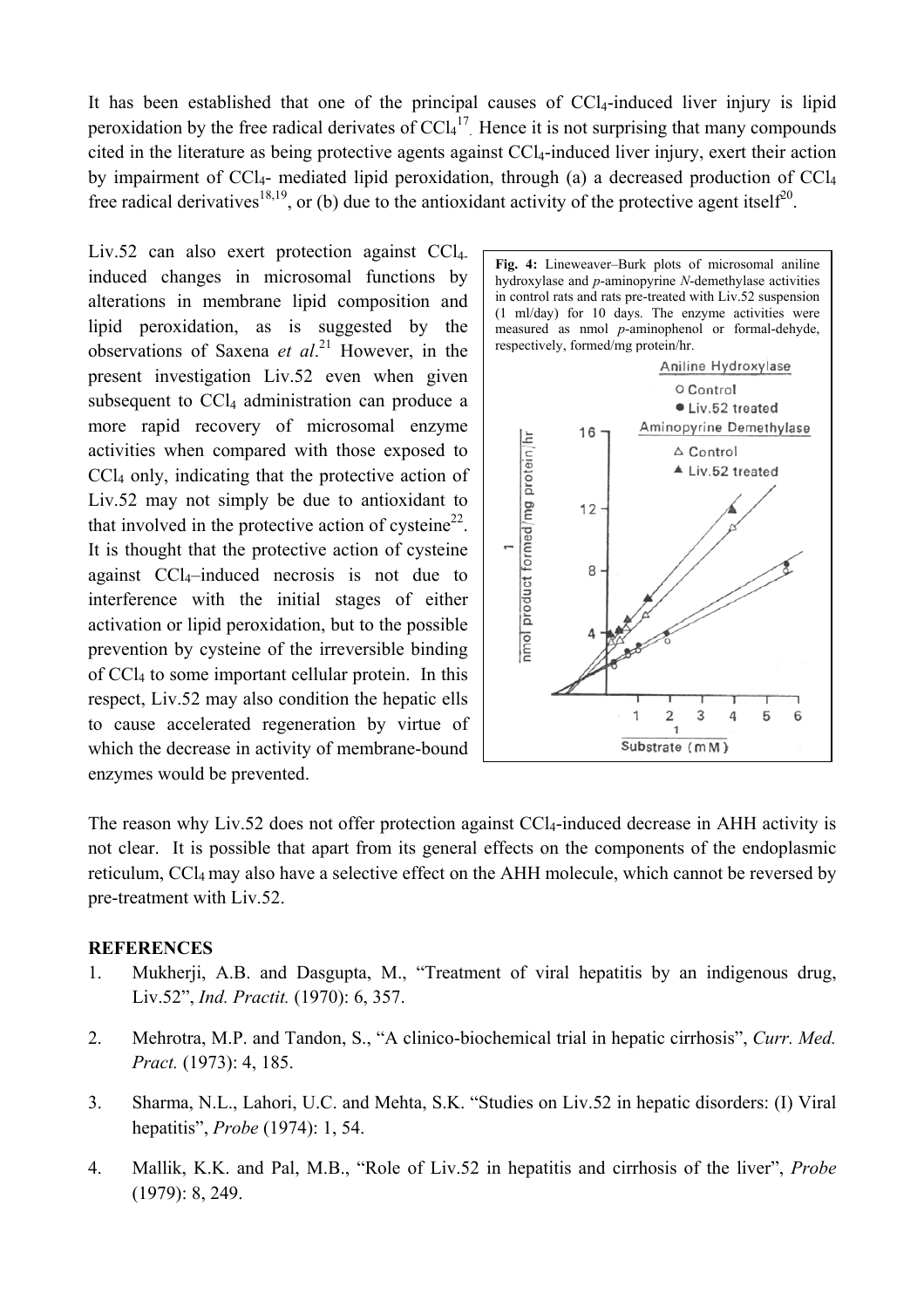- 5. Subbarao, V.V. and Gupta, M. L "Changes in serum transaminases due to hepatotoxicity and the role of an indigenous hepatotonic Liv.52", *Probe* (1978): 17, 175.
- 6. Subbarao, V.V. and Gupta, M.L., "Effect of carbon tetrachloride and Liv.52 on liver microsomal protein, total protein and nucleic acids", *Probe* (1979): 18, 260.
- 7. Subbarao, V.V., "Effect of an indigenous drug Liv.52 against alcohol-induced hepatic damage. A biochemical study", Proc.  $31<sup>st</sup>$  Int. Congr. On Alcoholism and Drug Dependence, Bangkok, Thailand, 1975, pp. 413.
- 8. Smuckler, E.A., "Structural and functional changes in acute liver injury", *Environ. Hlth. Perspect*. (1976): 15, 13.
- 9. Brodie, B.B., Gillette, J.R. and Ladu, B.N. , "Enzymatic metabolism of drugs and other foreign compounds", *Annu. Rev. Biochem.* (1958): 27, 427.
- 10. Conney, A.H., "Environmental factors influencing drug metabolism", by Ladu, B.N., Mandel, H.G. and Way, E.I., (Eds.), Fundamentals of drug Metabolism and Drug Disposition. Williams and Wilkins, Baltimore, 1972.
- 11. Kamath, S.A., Kummerow, F.A. and Narayem, K.A. , " A simple procedure for the isolation of rat liver microsomes,' *FEBS Lett*.. (1971): 17, 90
- 12. Shenkman, J.B., Remmer, H. and Estabrook, R.W., "Spectral studies of drug interaction with hepatic microsomal cytochrome", *Mol. Pharmacol.* (1967): 3, 113.
- 13. Ladu, B.N., Gaudette, L., Frousof, N. and Brodie, B.B., "Enzymatic alkylamines" *J. Biol. Chem*. (1955): 214, 741.
- 14. Nash, T., "The calorimetric estimation of formaldehyde by means of the Hantzech reaction, " *Biochem. J*. (1953): 55, 416.
- 15. Nebert, D.W., "Changes in aryl hydrocarbon hydroxylase activity and microsomal P450 during polycyclic hydrocarbon treatment of mammalian cells in culture", *Biochem. Biophys. Res. Commun*., (1969): 36, 885.
- 16. Lowry, O.H., Rosebrough, N.J., Farr, A.L. and Randall, R.J., "Protein measurement with the Folin phenol reagent", *J. Biol. Chem*., (1951): 193, 265.
- 17. Recknagel, R.O., Glende, E.A., Ugazio, G., Koch, R.R. and Srinivasan, S., "New data in support of the lipid peroxidation theory for carbon tetrachloride liver injury", *Isr. J. Med. Sci.*  (1974): 10, 301.
- 18. Maling, H.M., Eichelbaum, F.M., Saul, W., Sipes, I.G. Brown, G.A.B. and Gillette, J.R., "Nature of the protection against carbontetrachloride induced hepatotoxicity produced by pretreatment with Dibenamine (N<sub>2</sub>-chloroethyldipenzylamine)," *Biochem Pharmacol.* (1974): 23, 1479.